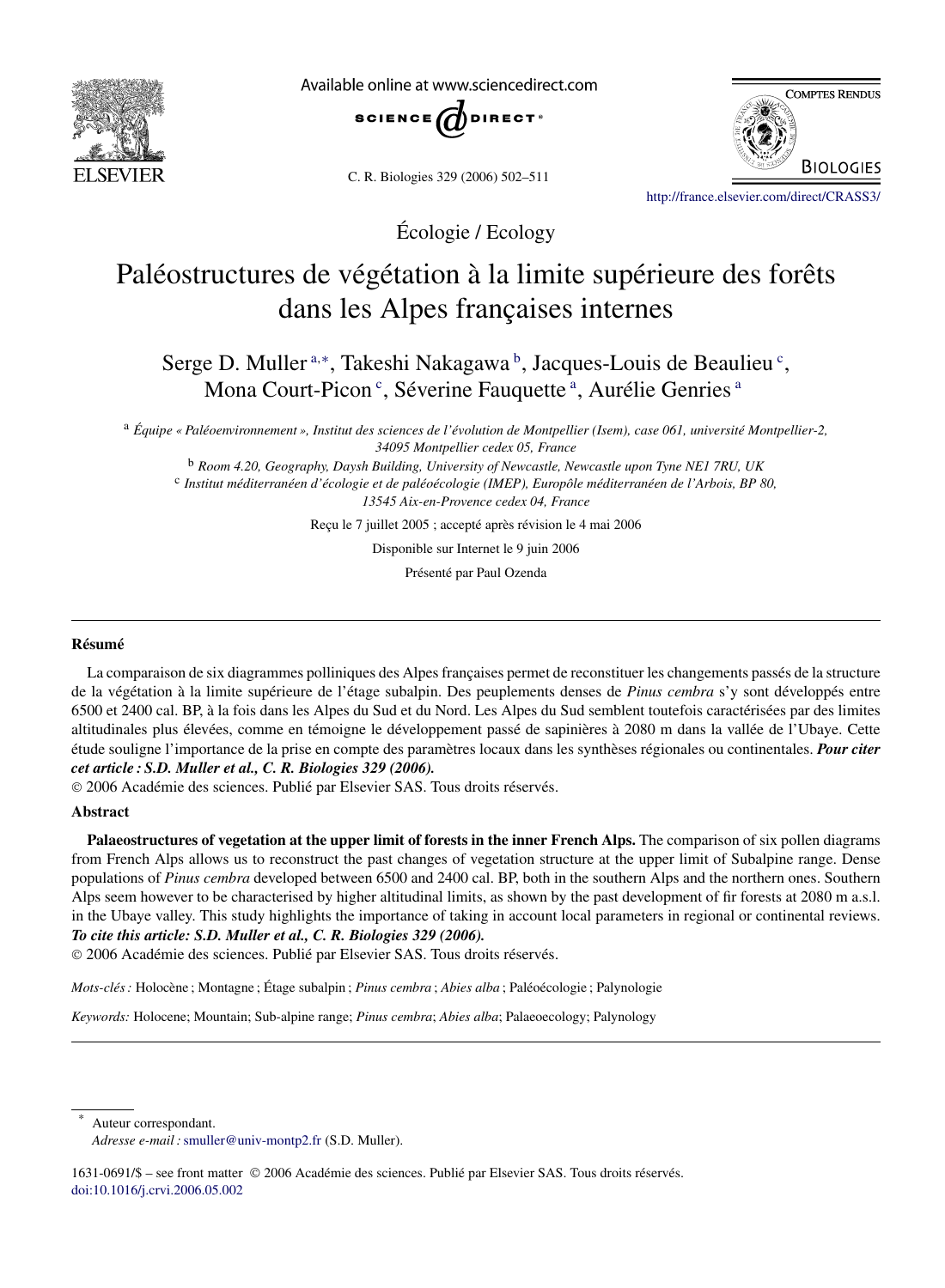#### **Abridged English version**

The interpretation of pollen data in terms of structure and spatial repartition of vegetation is generally limited by two main factors: (1) the homogenisation of pollen rain within a extended geographic zone, and (2) the variable ability of the site to trap pollen, which notably depends on its size and on the structure of the surrounding vegetation. However, particular features of palaeoecological data can be used to integrate these local parameters: some taxa, characterised by low production and dispersion of pollen (*Acer*, *Abies*, *Larix*), translate accurately the local vegetation, and the richness of the pollen record may reveal the filtrating action of local plant coverage. The influence of vegetation structure on pollen record has previously been evidenced within the Subalpine range of the inner southern French Alps, in relation with human activities. The study of sites at the transition between the Subalpine range and the alpine one is likely to inform about natural variations of the upper limit of forests.

Six sites ('Plan des Mains', 'Pré Bérard', 'La Soie', 'Cristol', 'Lac des Lauzons', and 'Vallon de Provence'), distributed between 2020 and 2250 m a.s.l. both in southern Alps and northern ones, are compared. Four present similar pollen records, characterised by an optimum of *Abies*, centred on 8000–7000 cal. BP and followed by a *Pinus cembra* phase. This feature, in disagreement with other regional studies, was previously interpreted in the three lower sites as translating the competition between the two species. This would imply a lowering of the upper limit of fir forests, paradoxically contemporaneous of its regional optimum and of the elevation of the treeline.

At Cristol Lake (2248 m a.s.l.), obviously located above the upper limit of fir forests, this palynological event cannot be attributed to competition processes. The reduction of pollen percentages of *Abies* necessarily translates a modification in the record of regional fir forests, which remained dominant in surrounding valleys until Roman times. Several elements may be advanced to explain this contradiction. First, the decrease in *Abies* percentages is contemporaneous of the local development of woods successively formed by *Larix decidua* and *Pinus cembra*, which is attested by the very low pollen dispersion of *Larix* and by the dating of numerous trunks found in the lake sediments. Second, the *Quercetum mixtum* percentages representing the mixed deciduous oak forests developed in valley bottoms present a parallel decrease in two steps. The decreasing pollen record of *Abies* and other regional taxa clearly evidences the constitution of dense populations of *Pinus cembra*, likely to filter the regional pollen input. The progressive opening of these altitudinal forests, in Roman times, is marked by the better record of regional fir and oak forests, and by the extension of Alpine meadows within the Subalpine range.

Pollen records from 'Plan des Mains', 'Pré Bérard', and 'Vallon de Provence', though localised at lower altitudes (2020, 2075 and 2080 m a.s.l., respectively), are comparable with that of the Cristol Lake: the *Abies* decrease is accompanied by the decrease in other taxa percentages (*Acer*, *Betula*, *Larix*, *Quercetum mixtum*, Poaceae) and contemporaneous of the development of local forests of *Pinus cembra*, attested by stomata occurrences. Except for the *Abies* dynamic, the pollen record from 'La Soie' shows a similar scenario: the development of a local *Pinus cembra* forest is accompanied by the decrease in *Quercetum mixtum*, and Poaceae percentages.

These observations suggest that the changes experienced by the northern sites do not translate an interspecific competition, but a modification of the regional pollen record induced by the closing of local tree communities. This is not the case for the two southernmost sites. High percentages of *Abies* pollen and the absence of change in the regional pollen input at Vallon de Provence translate the local development of a fir forest around 8380 cal. BP, which evolved towards a *Pinus cembra* wood without change of forest structure. On the contrary, 'Lac des Lauzons' exemplifies the local maintenance of woods constituted by *Betula* and *Pinus cembra*, during the main part of the Holocene. The open structure of these communities is attested by the continue occurrences of heliophilous species (*Alnus alnobetula* and Ericaceae) and the pollen record of regional taxa (*Abies*, *Quercetum mixtum*, *Fagus*, *Picea*). *Pinus cembra*, despite its early pollen occurrences (since 10 800 cal. BP), did not constitute there the dense forests observed in the other sites.

The available palaeoecological data evidences the past development of dense *Pinus cembra* forests between 2000 and 2250 m a.s.l., both in southern and northern Alps. These forests, sufficiently closed to filtrate the extra-local pollen input, developed from ca 6500 cal. BP until Roman clearance. Their simultaneous spread at the scale of the internal French Alps, difficult to conciliate with a migratory pattern, would rather indicate an elevation of the altitudinal limit of forests, involving local taxa. The extended geographic range of the zone suggests a climatic control. The elevation of the forest limit could indicate a temperature increase, while the spread of *Pinus cembra* would be induced by an increase in fire frequency, a climatic dryness and/or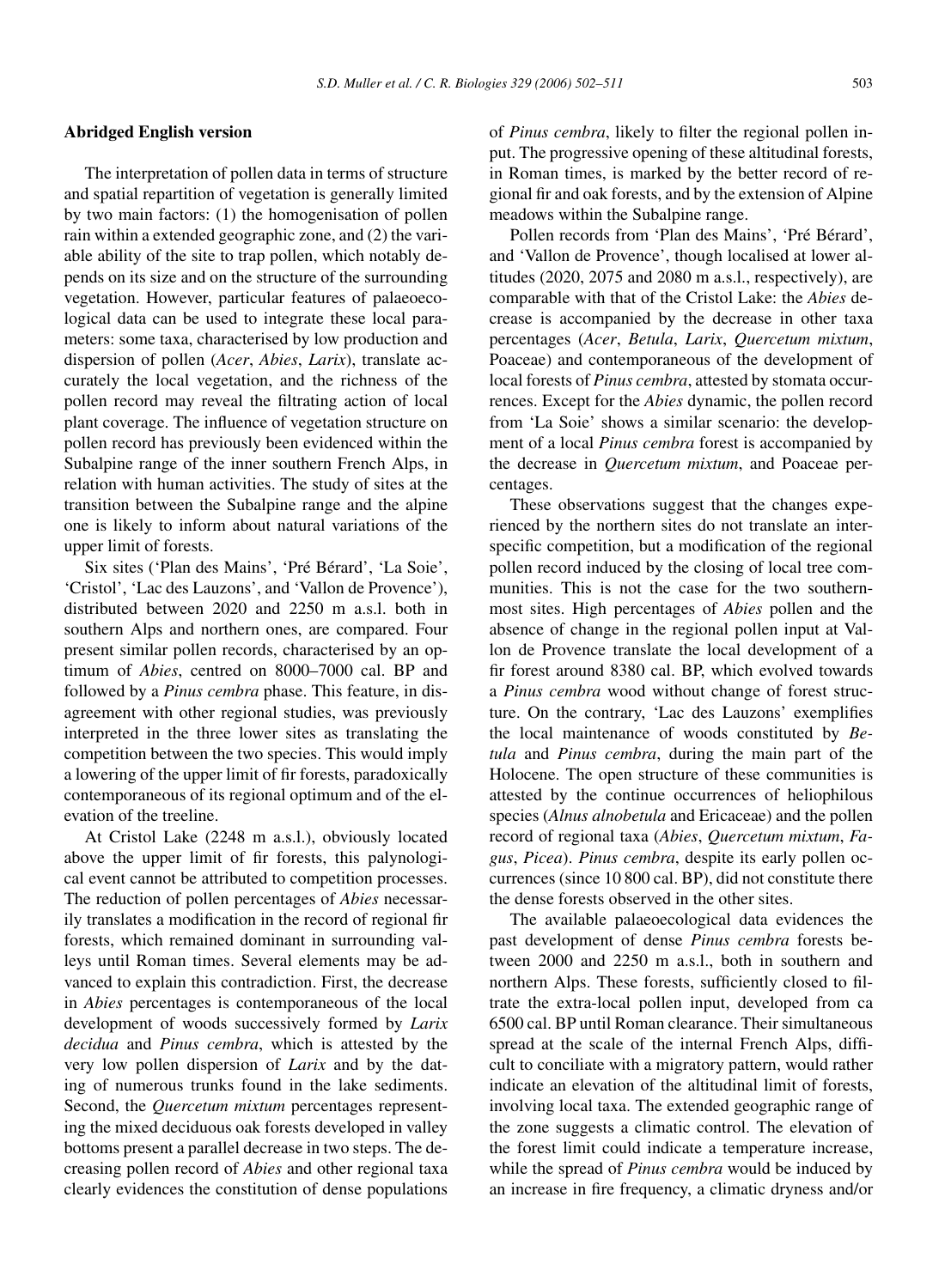<span id="page-2-0"></span>the immigration of its scattering bird (*Nucifraga caryocatactes*). Pine forests disappeared between 2430 and 2060 cal. BP from the three northern sites, consequently to human-induced clearance of Subalpine ecosystems.

The comparison of the six pollen diagrams also evidences some differences between the four northern sites and the two southern ones. Although the first ones show a closing of the local vegetation between 6500 and 6000 cal. BP, the second ones were characterised by a constant vegetation structure throughout the Atlantic period: closed forests at 'Vallon de Provence' and open ones at 'Lac des Lauzons'. Moreover, both sites have recorded the development of fir above 2000 m a.s.l., which could reveal a south–north gradient of the altitudinal repartition of vegetation in the French Alps.

Finally, this study evidences once again the difficulty to interpret pollen assemblages in mountain context and the interest of macrofossil analyses, which allow us to specify the composition of local vegetation. It also highlights the importance of taking in account local parameters, such as the size of the site and the structure of the local plant coverage, with the aim of improving regional or continental pollen-based syntheses.

# **1. Introduction**

Depuis plus de cinquante ans, des recherches paléoécologiques sont menées dans les Alpes françaises pour en comprendre les dynamiques végétales passées. À la suite du travail pionnier de Becker [\[1\],](#page-8-0) de nombreuses études palynologiques [\[2–9\]](#page-8-0) ont permis de préciser les grands traits de l'histoire de la végétation de cette région. L'analyse pollinique étant limitée en terme de reconstitution spatiale des communautés végétales [\[10\],](#page-8-0) les travaux récents y associent généralement des indicateurs locaux, tels que les macrorestes, les charbons, les insectes ou les stomates. Cette démarche pluridisciplinaire a en particulier été mise en oeuvre pour reconstituer les fluctuations de la limite supérieure des arbres au cours de l'Holocène [\[6–9,11–18\].](#page-8-0)

Les principales difficultés pour interpréter les données polliniques en termes de structure de végétation sont essentiellement liées à deux facteurs :

- (1) l'homogénéisation de la pluie pollinique au sein d'une zone géographique donnée (cette homogénéisation est toutefois relative et dépend des capacités de production et de dispersion du pollen, variables selon les taxons ; caractérisés par de faibles production et dispersion polliniques, certains comme *Acer* et *Larix* traduisent ainsi fidèlement le milieu environnant) ;
- (2) la capacité du site à piéger le pollen (le pollen d'origine locale est mieux enregistré dans les petits sites que dans les grands [\[19\],](#page-8-0) et dans les milieux fermés que dans les milieux ouverts [\[20\]\)](#page-8-0).

L'influence déterminante de la structure forestière ou asylvatique de la végétation locale sur l'enregistrement pollinique a déjà été mise en évidence au sein de l'étage subalpin des Alpes internes du Sud [\[21\],](#page-8-0) défini selon le découpage biogéographique proposé par Ozenda [\[22,23\].](#page-9-0) Les variations du couvert végétal reconstituées dans ce travail ne concernaient toutefois que la seconde moitié de l'Holocène, en lien avec les activités anthropiques. L'étude de sites localisés dans la partie supérieure de l'étage subalpin est susceptible d'apporter des informations de même nature sur les variations naturelles des structures de végétation à la limite supérieure des forêts. Nous proposons ici une comparaison de six diagrammes polliniques, réalisés dans les Alpes françaises internes, entre 2020 et 2250 m d'altitude (Tableau 1).

## **2. Matériel et méthodes**

Les pourcentages polliniques ont été calculés par rapport à des sommes polliniques excluant les Cyperaceae, les plantes aquatiques et les spores de Ptéridophytes. Les sommes polliniques respectives sont de 300

| Tableau 1                   |  |
|-----------------------------|--|
| Sites utilisés dans l'étude |  |

| Site               | Altitude<br>(m) | Longitude        | Latitude                 | Zone géographique   | Carotte    | Nombre<br>de dates | Méthode de datation | Référence |
|--------------------|-----------------|------------------|--------------------------|---------------------|------------|--------------------|---------------------|-----------|
| Cristol            | 2248            | $06^{\circ}36'E$ | $45^{\circ}00^{\prime}N$ | <b>Brianconnais</b> | $CRI-1$    | 2                  | Convent.            | [14, 15]  |
|                    |                 |                  |                          |                     | $CRI-2$    | 3                  | AMS                 | [9,23]    |
| Lac des Lauzons    | 2180            | $06^{\circ}17'E$ | $44^{\circ}47'$ N        | Champsaur           | LDL        | 11                 | AMS                 |           |
| Plan des Mains     | 2080            | $06^{\circ}34'E$ | $45^{\circ}21^{\prime}N$ | Vanoise             | <b>PDM</b> | 5                  | Convent.            | [8, 19]   |
|                    |                 |                  |                          |                     |            | 8                  | AMS                 | [19]      |
| Pré Bérard         | 2020            | $06^{\circ}30'E$ | $45^{\circ}14^{\prime}N$ | Maurienne           | <b>PB</b>  | 3                  | AMS                 | $[22]$    |
| Soie (la)          | 2110            | $06^{\circ}26'E$ | $45^{\circ}08'$ N        | Maurienne           | SOI        |                    | Convent.            | [3]       |
| Vallon de Provence | 2075            | $06^{\circ}24'E$ | $44^{\circ}23'$ N        | Ubaye               | <b>VDP</b> | 7                  | Convent.            | [2]       |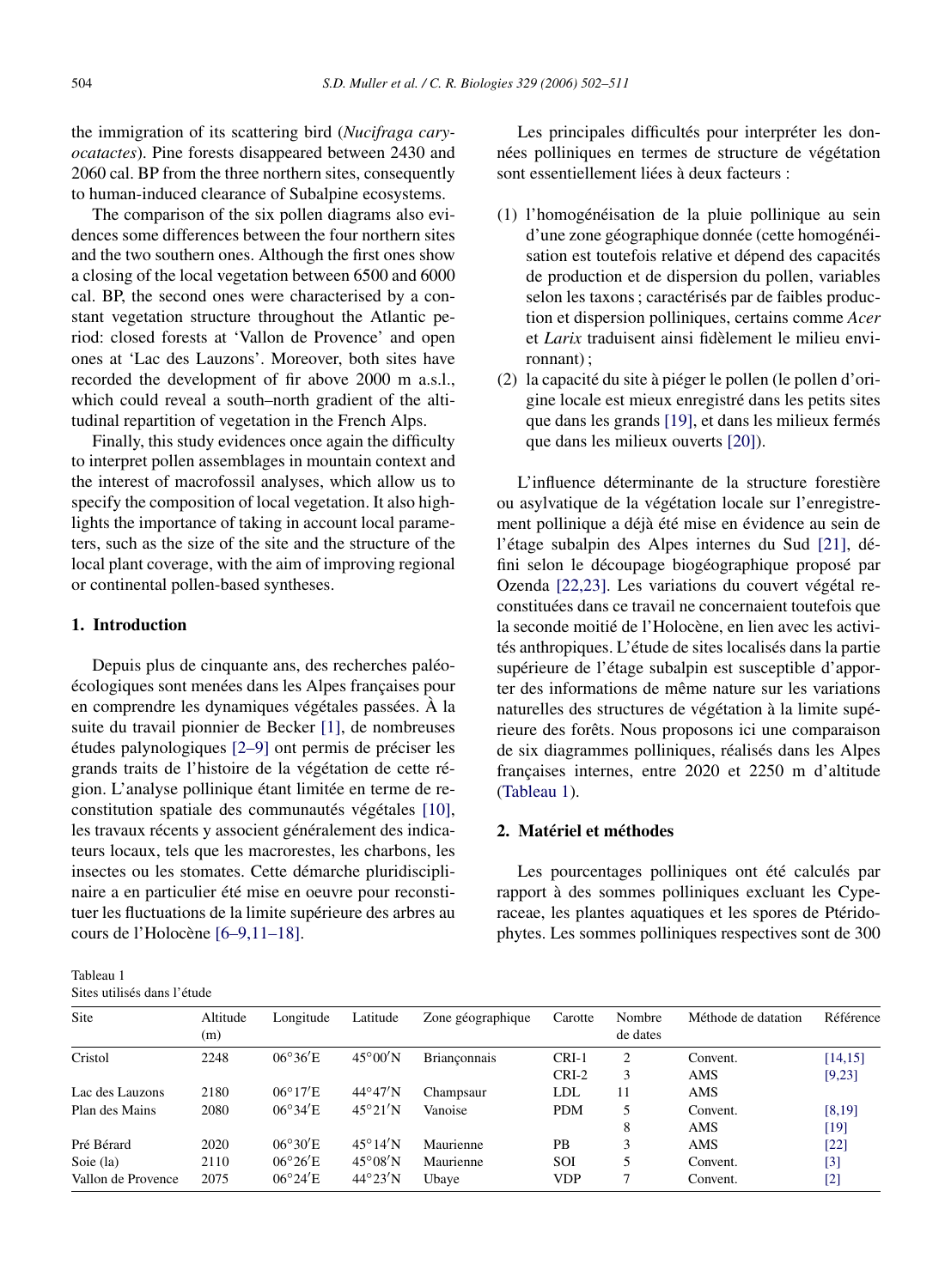

Fig. 1. Localisation des sites dans les Alpes françaises : CRI, Cristol ; LDL, Lac des Lauzons ; PB, Pré Bérard ; PDM, Plan des Mains ; SOI, La Soie ; VDP, Vallon de Provence (d'après [\[2,3,9,14,15,19,22,23\]\)](#page-8-0).

pour le Vallon de Provence [\[2\],](#page-8-0) de 500 pour la Soie [\[3\],](#page-8-0) Pré Bérard [\[24\],](#page-9-0) les Lauzons (M. Court-Picon, données non publiées) et Cristol [\[9,25\],](#page-8-0) et de 1000 pour le Plan des Mains [\[17\]](#page-8-0) (Fig. 1). Les diagrammes polliniques ont été réalisés à l'aide du logiciel GpalWin [\[26\].](#page-9-0)

La chronologie de l'étude est basée sur 50 dates radiocarbone (26 dates AMS et 24 dates conventionnelles ; [Tableau 1\)](#page-2-0), étalonnées à l'aide du logiciel Calib 5.0 [\[27\].](#page-9-0) Des interpolations lissées ont été réalisées pour chaque site, à l'aide du logiciel 3Pbase [\[28\].](#page-9-0) Basées sur les âges calendaires (en années cal. BP), elles correspondent au modèle d'âge–profondeur le plus simple, à l'intérieur des intervalles de confiance 2 *σ* [\(Fig. 2\)](#page-4-0). L'utilisation d'autres modèles d'âges serait susceptible de modifier légèrement les chronologies proposées dans le cadre de cette étude, sans pour autant en changer les conclusions.

## **3. Résultats**

À l'instar de la plupart des séquences sédimentaires étudiées dans les Alpes françaises entre 1000 et 2000 m d'altitude [\[2–9\],](#page-8-0) la tourbière de la Soie et le lac des Lauzons témoignent de la prédominance du sapin dans l'étage subalpin depuis environ 8000 cal. BP jusqu'à l'époque romaine [\(Fig. 3\)](#page-5-0). Ces deux sites ont également enregistré la dynamique de la limite supérieure de cet étage :

- (1) à la Soie (2110 m), une formation mixte de pins type sylvestre (qui, dans la zone d'étude, comprend *Pinus sylvestris* et *P. uncinata*) et de bouleaux aurait occupé les environs du site jusqu'à l'installation d'une cembraie, vers 6000 cal. BP. Ce peuplement, dont le développement local est attesté par la présence de stomates, régressa à l'époque galloromaine [\[3\]](#page-8-0);
- (2) le lac des Lauzons (2180 m) présente un enregistrement pollinique de *Pinus cembra* à la fois très précoce (dès 10 800 cal. BP) et très faible. La mauvaise préservation des grains de pollen suggère cependant que sa représentation pollinique y est fortement sous-estimée, ce que confirme la présence de macrorestes, à la fois dans le sondage et dans un site archéologique adjacent, daté de l'âge du bronze ancien/moyen [\[29,30\].](#page-9-0) L'analyse macrofossile (M. Court-Picon, données non publiées) met, par ailleurs, en évidence la présence locale de *Betula* depuis le Tardiglaciaire jusque vers 3300 cal. BP. Ses faibles pourcentages polliniques suggèrent toutefois qu'il n'occupait que les abords du site, dans un environnement dominé par les Poaceae, les Ericaceae et *Alnus alnobetula* (anciennement *A. viridis*). Vers 7200 cal. BP, il constitua, avec *Pinus cembra*, une formation mixte à la limite supérieure des sapinières. Ces peuplements arborés régressèrent entre 3900 et 2000 cal. BP au profit des pelouses alpines.

Les quatre autres sites présentent un optimum d'*Abies* centré autour de 8000–7000 cal. BP [\(Fig. 3\)](#page-5-0). Cette particularité a été interprétée différemment, sur la base des fluctuations des courbes polliniques des autres taxons :

- (3) au vallon de Provence (2075 m), les forts pourcentages polliniques d'*Abies*, supérieurs à 40%, sont considérés comme indiquant la proximité de la sapinière subalpine. Leur réduction, vers 6500 cal. BP, est attribuée à une activité pastorale, qui aurait temporairement abaissé la frange altitudinale supérieure de la sapinière [\[2,31\]](#page-8-0) ;
- (4) à Cristol (2248 m), une formation mixte de *Larix* et *Betula* aurait régressé vers 6500 cal. BP au profit d'une cembraie, dont le développement local est attesté par la présence de troncs subfossiles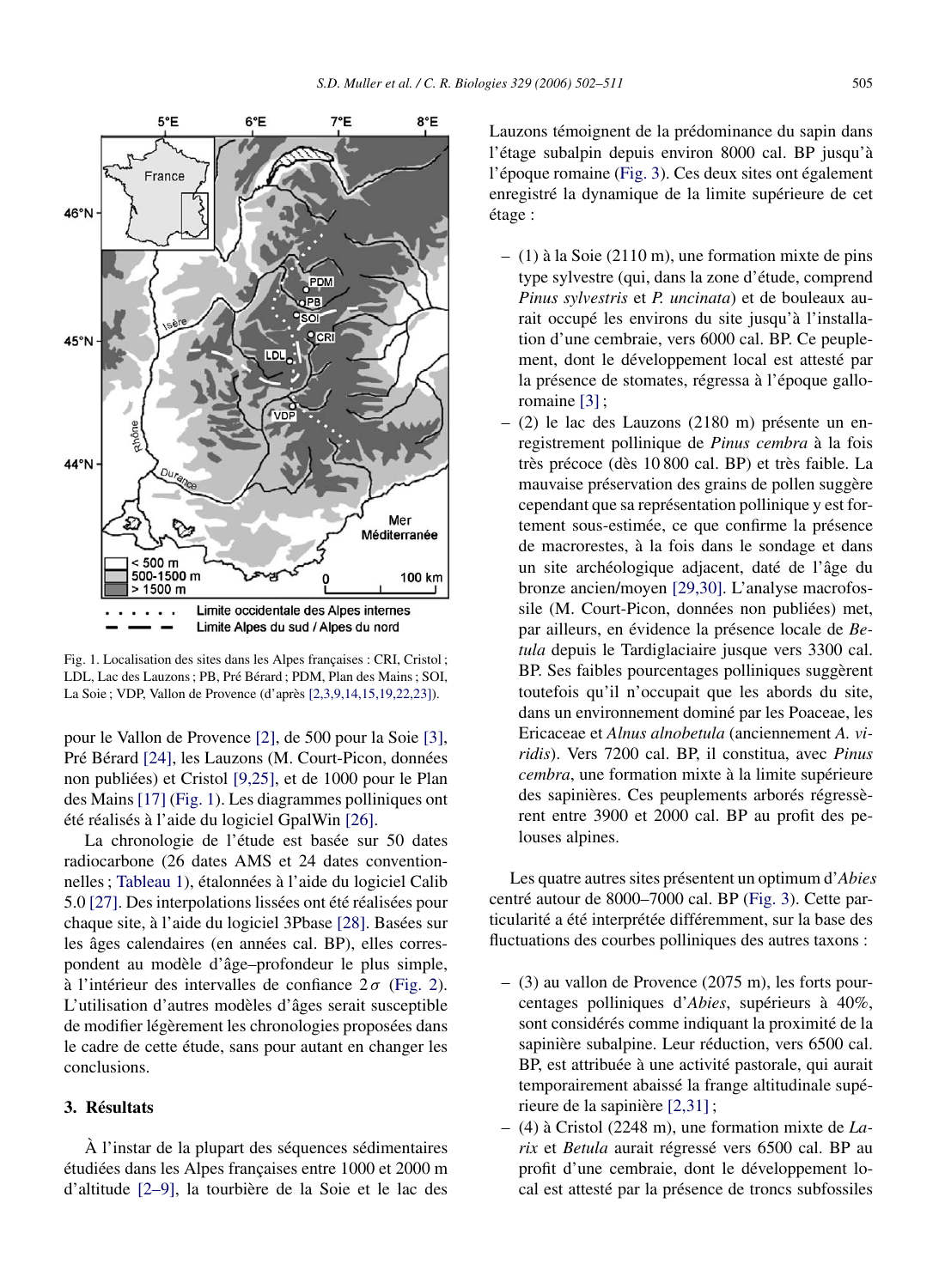<span id="page-4-0"></span>![](_page_4_Figure_2.jpeg)

Fig. 2. Modèles d'âge-profondeur (d'après [\[2,9,14,15,19,22,23\]\)](#page-8-0).

conservés dans les sédiments du lac. La limite supérieure de la pinède aurait ensuite fluctué autour de l'altitude du site jusqu'à l'époque romaine, période où la végétation locale redevint steppique. La réduction du pourcentage pollinique d'*Abies*, contemporain du développement de la cembraie, est notée, mais n'est pas interprétée [\[9,25\]](#page-8-0) ;

– (5) à Pré Bérard (2020), une formation mixte d'*Acer*, *Abies* et *Alnus* se serait maintenue à la limite supérieure des sapinières subalpines entre 8800 et 6600 cal. BP. La réduction des pourcentages polliniques de ces trois espèces est interprétée comme une régression de leurs populations locales

au profit d'une bétulaie, elle-même rapidement supplantée par une cembraie, dont le développement local est attesté par l'abondance des macrorestes [\[32\].](#page-9-0) Cette dernière aurait finalement disparu à l'époque romaine [\[24\]](#page-9-0);

– (6) au Plan des Mains (2080 m), les forts pourcentages d'*Abies* (30%) sont interprétés comme indiquant la proximité de la sapinière entre 8200 et 7250 cal. BP, à une époque où les environs du site auraient été occupés par une bétulaie. Cette formation aurait ensuite régressé au profit d'une cembraie entre 7250 et 6350 cal. BP. Les forts pourcentages polliniques de *Pinus cembra*, associés à des oc-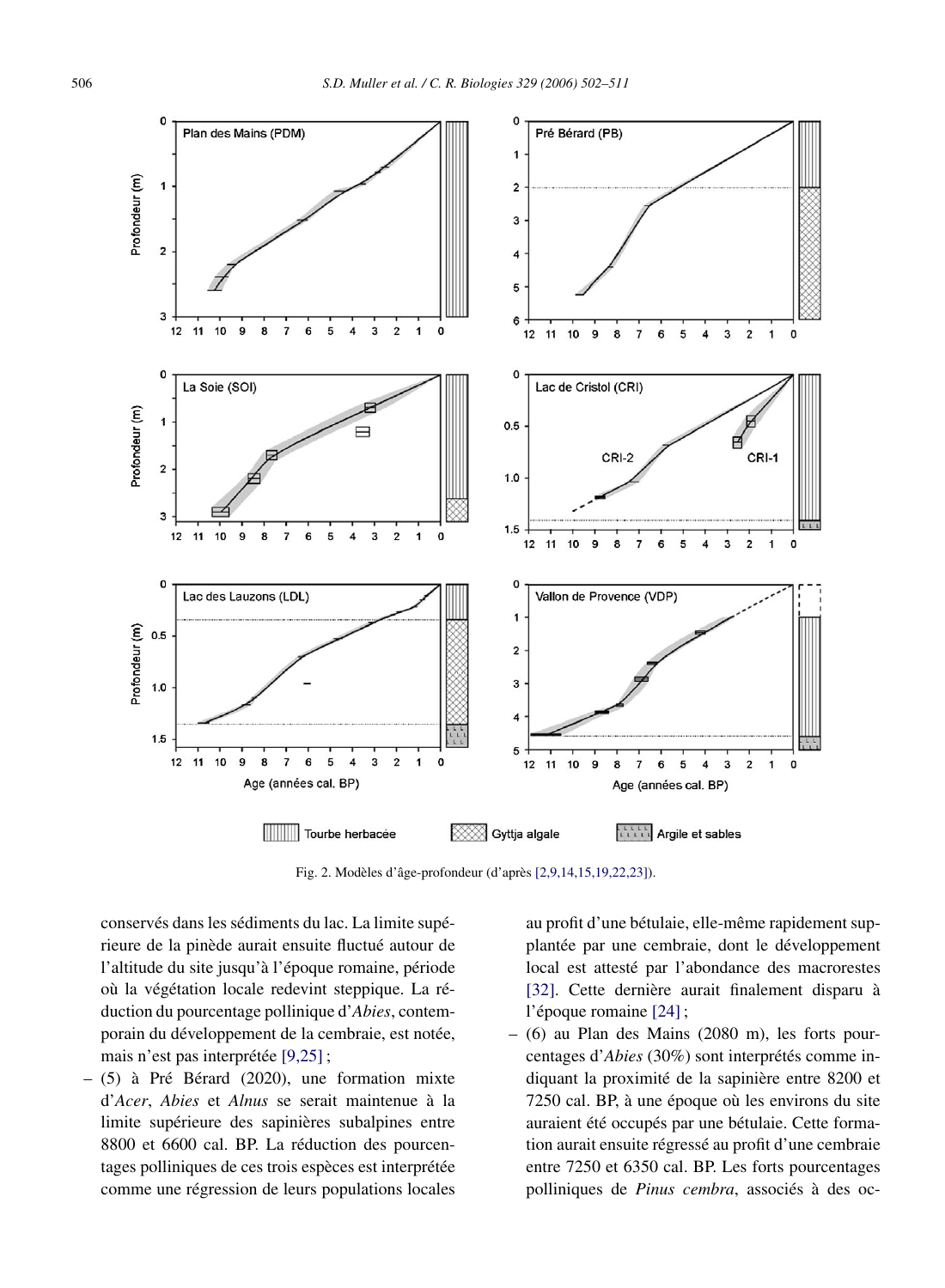<span id="page-5-0"></span>![](_page_5_Figure_1.jpeg)

Fig. 3. Courbes polliniques sélectionnées (d'après [\[2,3,9,19,22,23\]\)](#page-8-0). Les points représentent des pourcentages inférieurs à 1%. Les âges à droite des diagrammes sont notés en années calendaires (cal. BP). Le taxon *Quercetum mixtum* regroupe les principaux taxons constitutifs de la chênaie mixte (*Quercus pubescens*-type, *Ulmus*, *Fraxinus*, *Tilia*). Les formations végétales correspondant aux zones polliniques sont : Bét., Bétulaie ; Cem., Cembraie ; Erab., Érablière ; Mél., Mélézin ; P.a., Pelouse alpine ; Sap., Sapinière ; T.a., Toundra alpine. Des informations supplémentaires concernant *Pinus cembra* sont notées sur certains diagrammes. Les stomates ont été dénombrés lors des comptages polliniques. Sur le diagramme de Cristol, la courbe grisée correspond au pourcentage de grains de pollen dénombrés au microscope électronique à balayage et la courbe noire indique les périodes d'accumulation de troncs. La corrélation entre ces dernières et le diagramme pollinique est basée sur les âges radiocarbone étalonnés [\[9,23\].](#page-8-0)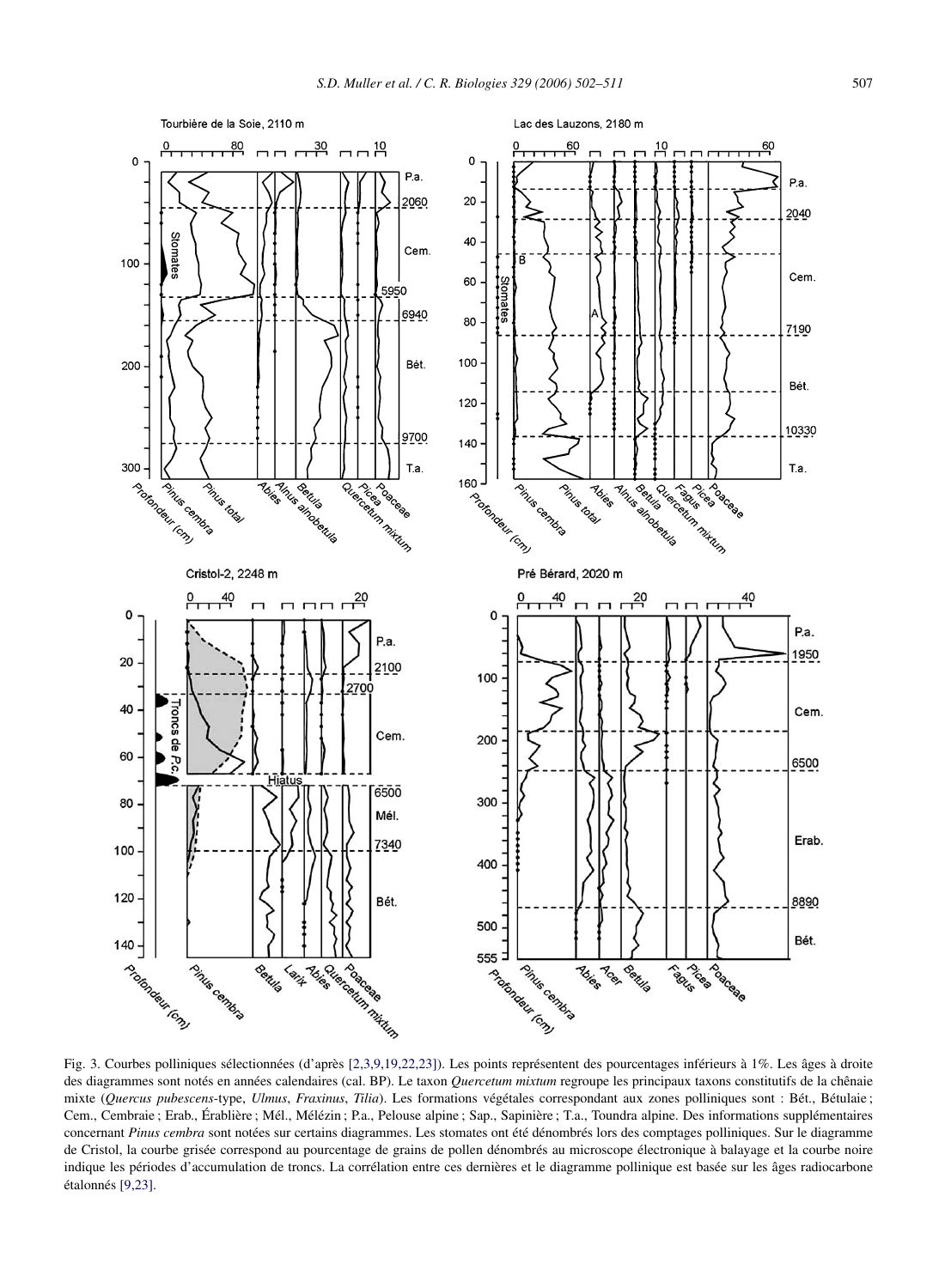#### Vallon de Provence, 2075 m

Plan des Mains, 2080 m

![](_page_6_Figure_3.jpeg)

Fig. 3. (*Suite*).

currences de stomates, suggèrent l'existence locale de boisements permanents jusqu'aux défrichements anthropiques datés vers 2400 cal. BP [\[17\].](#page-8-0)

## **4. Discussion**

Dans les trois sites localisés entre 2020 et 2080 m d'altitude (Pré Bérard, Plan des Mains et vallon de Provence), la réduction des pourcentages polliniques d'*Abies* a été interprétée comme le remplacement de sapinières locales ou proches par des pinèdes de *Pinus cembra*, sous l'effet d'une compétition entre les deux espèces [\[2,17,24\].](#page-8-0) Cette interprétation s'accorde avec les données fossiles [\[2,12\]](#page-8-0) et actuelles [\[33\],](#page-9-0) qui attestent le développement de peuplements de sapins jusqu'à plus de 2000 m d'altitude. Elle implique cependant un abaissement de la limite supérieure de la sapinière (éloignement de la source pollinique), paradoxalement contemporain de son optimum régional et de l'élévation de la limite supérieure des arbres [\[9,12,25\].](#page-8-0)

Au lac de Cristol, situé à 2248 m d'altitude, bien audessus de la limite supérieure des sapinières, ce même événement pollinique ne peut être attribué à des phénomènes de compétition. La réduction des pourcentages polliniques d'*Abies* y traduit nécessairement une modification de l'enregistrement des sapinières régionales.

Or, ces dernières restèrent dominantes dans les vallées environnantes jusqu'à l'époque romaine, sans montrer de régression entre 7000 et 6000 cal. BP [\[2,3,7–10,21\].](#page-8-0) Cette époque est, en revanche, caractérisée par le développement local de boisements de *Larix decidua*, puis de *Pinus cembra*, attestés par la très faible dispersion pollinique de *Larix* (enregistrement local) et la présence dans le lac de nombreux troncs des deux espèces [\[9,14,](#page-8-0) [15,25\].](#page-8-0) La chute en deux temps de la courbe pollinique d'*Abies*, similaire à celle du *Quercetum mixtum* [\(Fig. 3\)](#page-5-0), correspondrait donc à une fermeture progressive du milieu, qui filtrerait l'apport pollinique régional [\[20,21\].](#page-8-0) La détermination partielle de *Pinus cembra* au microscope optique [\[2\]](#page-8-0) a suscité une analyse complémentaire au microscope électronique, qui confirme la présence locale ou proche de cembraies jusqu'à l'époque romaine [\[9,25\].](#page-8-0) L'augmentation du pourcentage pollinique d'*Abies* vers 2700 cal. BP [\(Fig. 3\)](#page-5-0) laisse supposer une légère ouverture du milieu local, suffisante pour permettre l'enregistrement des sapinières subalpines. L'ouverture définitive des abords du lac, à l'époque romaine, est marquée par l'extension des pelouses alpines et l'enregistrement de la chênaie mixte qui se développe en fond de vallée [\[33\].](#page-9-0)

Malgré la différence d'altitude entre Cristol et les trois autres sites, les diagrammes polliniques présen-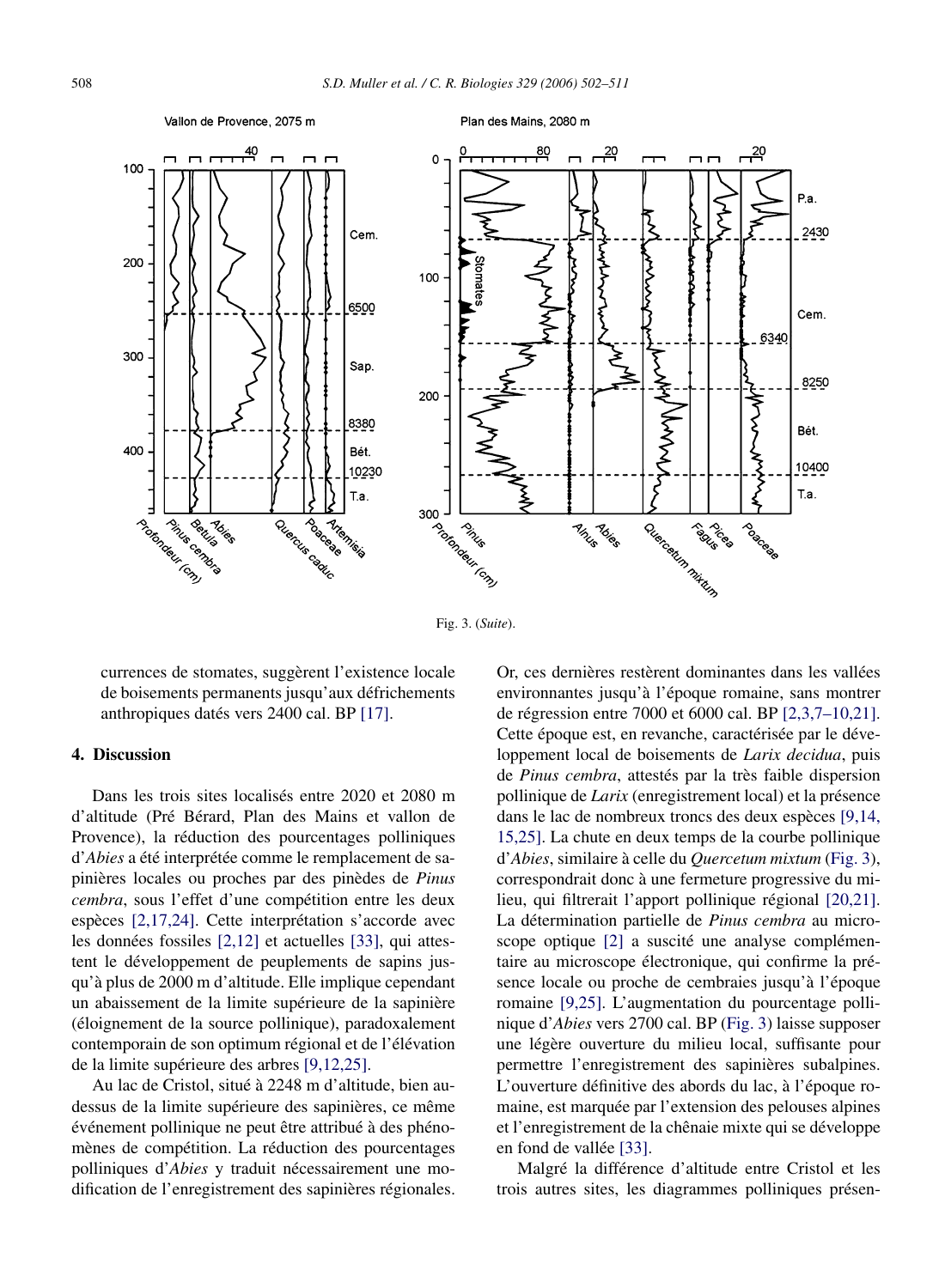![](_page_7_Figure_1.jpeg)

Fig. 4. Dynamiques locales de végétation. Les zones grisées correspondent aux intervalles de confiance à 2 *σ* . Les périodes caractérisées par un couvert forestier fermé autour du site sont en pointillés.

tent d'importantes similitudes. La réduction des pourcentages polliniques d'*Abies* correspond systématiquement au développement local de cembraies autour de 6500 cal. BP (occurrences de stomates et de troncs ; [Fig. 3\)](#page-5-0). Elle est généralement accompagnée par la chute d'autres taxons (*Acer* à PB ; *Betula*, *Larix*, *Quercetum mixtum* et Poaceae à CRI ; *Quercetum mixtum* et Poaceae à PDM). La disparition locale des cembraies à l'époque romaine est enfin marquée par un meilleur enregistrement de l'ensemble de ces taxons, auxquels s'ajoutent *Fagus* et *Picea* dans les Alpes du Nord. La tourbière de la Soie présente un scénario tout à fait similaire : le développement des cembraies y est accompagné par une réduction de l'enregistrement pollinique des chênaies mixtes et des herbacées. Seule différence, l'enregistrement pollinique d'*Abies* n'apparaît pas modifié par ce changement.

Ces observations indiquent clairement que les changements survenus dans les sites septentrionaux ne traduisent pas des phénomènes de compétition interspécifique, mais une modification de l'enregistrement pollinique extra-local lié à une modification de la structure du couvert végétal local (fermeture du milieu). Il n'en est pas de même pour les deux sites les plus méridionaux. Les forts pourcentages polliniques d'*Abies* et l'absence de variation des apports régionaux au vallon de Provence [\(Fig. 3\)](#page-5-0) traduisent le développement local d'une sapinière fermée dès 8350 cal. BP, qui se serait enrichie en *Pinus cembra* vers 6550 cal. BP sans modification de la structure forestière. Le lac des Lauzons [\(Fig. 3\)](#page-5-0) témoigne, quant à lui, du développement local de *Pinus cembra*, au sein de formations de *Betula* et *Alnus alnobetula*. Le caractère ouvert de ces peuplements est attesté tout au long du postglaciaire par le maintien local des taxons héliophiles (*Betula*, *Alnus alnobetula*, *Ericaceae*) et par l'enregistrement continu des formations végétales régionales (*Quercetum mixtum*, *Abies*, *Fagus* et *Picea*).

## **5. Conclusion**

Les données paléoécologiques (pollen, stomates, macrofossiles) mettent en évidence l'existence passée de cembraies denses entre 2000 et 2250 m d'altitude, à la fois dans les Alpes du Sud et du Nord (Fig. 4). Ces peuplements, suffisamment fermés pour filtrer l'apport pollinique régional, se seraient constitués entre 6500 et 6000 cal. BP pour ne régresser qu'avec les défrichements anthropiques de l'époque romaine. Leur développement apparemment simultané à l'échelle des Alpes françaises internes est difficilement conciliable avec un processus migratoire, et indiquerait plutôt une élévation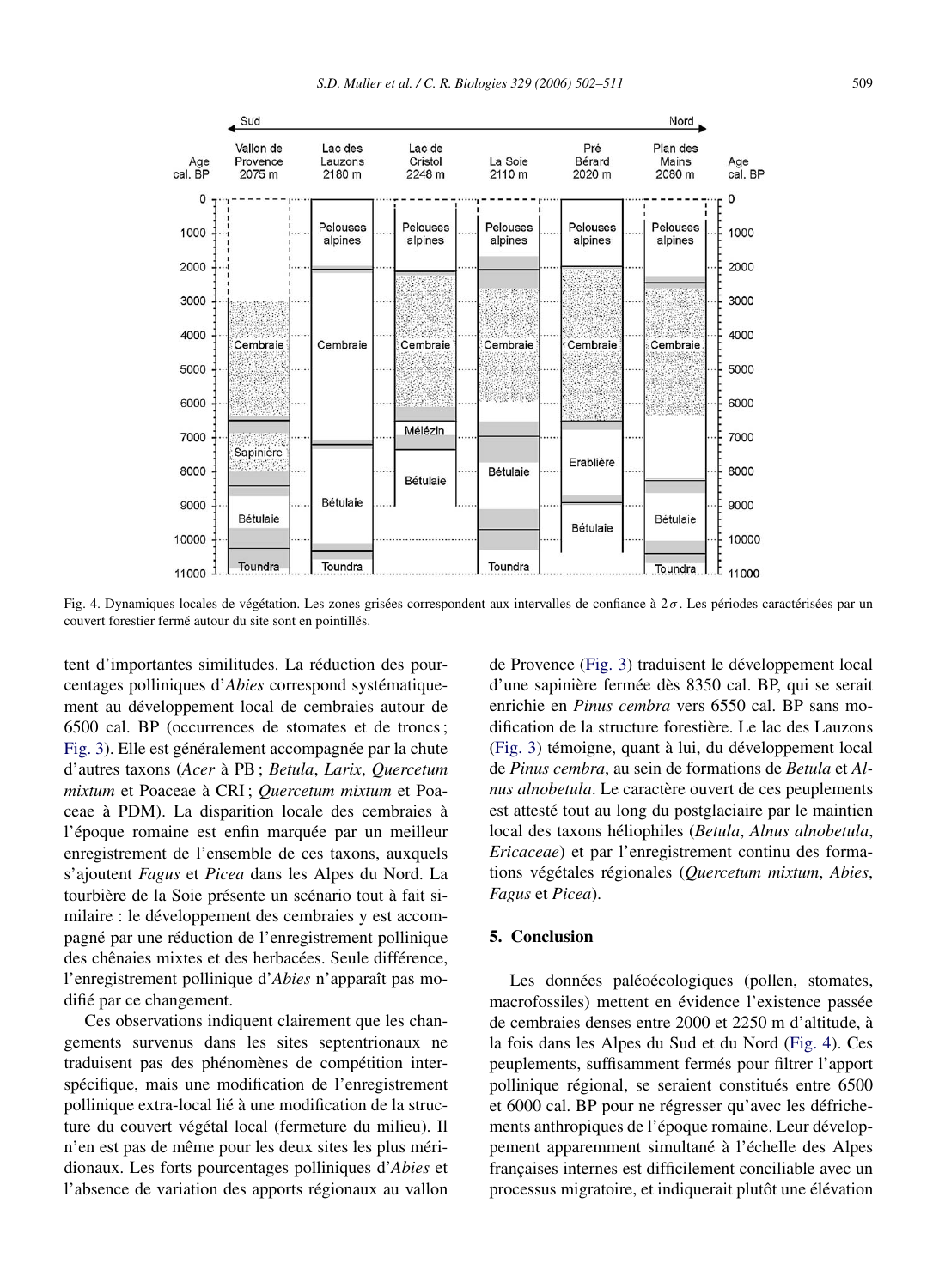<span id="page-8-0"></span>de la limite supérieure des forêts à partir d'éléments déjà présents (M. Court-Picon, données non publiées). L'étendue géographique de la zone concernée permet de supposer un contrôle climatique de ce phénomène. L'élévation de la limite forestière pourrait être attribuée à une hausse des températures, tandis que l'expansion de *Pinus cembra* traduirait plutôt une augmentation de la fréquence des incendies [\[34\],](#page-9-0) un assèchement du climat et/ou l'immigration de son disséminateur, le casse-noix moucheté (*Nucifraga caryocatactes*). Les cembraies disparaissent entre 2430 et 2060 cal. BP dans les quatre sites septentrionaux, sous l'influence des activités anthropiques qui morcellent les boisements d'altitude. Cette ouverture des écosystèmes forestiers se révèle favorable aux pelouses et prairies alpines, qui s'étendent alors dans l'étage subalpin. La régression des écosystèmes forestiers d'altitude s'accompagne par ailleurs du développement des formations secondaires de *Larix decidua* et *Pinus uncinata* au sein de l'étage subalpin inférieur [21].

La comparaison des six diagrammes polliniques met également en évidence des différences entre, d'une part, les quatre sites septentrionaux et, d'autre part, les deux méridionaux. Tandis que les premiers montrent une fermeture du milieu vers 6500–6000 cal. BP, les seconds témoignent d'une continuité dans la structure de la végétation locale à l'échelle de l'Holocène : forêts denses au vallon de Provence et ouvertes au lac des Lauzons. Ces deux sites ont en outre enregistré la présence locale d'*Abies* à plus de 2000 m d'altitude (peuplement dense au vallon de Provence et occurrence isolée au lac des Lauzons), ce qui suggère un gradient d'étagement des formations végétales entre le sud et le nord des Alpes françaises. Le lac des Lauzons, enfin, révèle l'hétérogénéité passée de la structure et de la composition de la limite supérieure des arbres, probablement liée aux conditions stationnelles (exposition, topographie...).

Cette étude met une fois de plus en relief la difficulté d'interpréter les assemblages polliniques en contexte de montagne [10] et l'intérêt de leur associer des analyses macrofossiles dans le but de préciser la composition de la végétation locale [11]. Elle souligne également l'importance de la prise en compte des paramètres locaux, tels que la taille du site [19] et la structure du couvert végétal local [20], qui permettrait d'affiner les synthèses régionales ou continentales basées sur des données palynologiques (par exemple, [\[35–37\]\)](#page-9-0).

## **Références**

[1] J. Becker, Étude palynologique des tourbes flandriennes des Alpes françaises, Mém. Serv. Carte géol. Alsace Lorraine, vol. 11, 1952 (61 p.).

- [2] J.-L. de Beaulieu, Contribution pollenanalytique à l'histoire tardiglaciaire et holocène des Alpes méridionales françaises, thèse, université d'Aix–Marseille-3, 1977.
- [3] S. Wegmüller, Pollenanalytische Untersuchungen zur spät- und postglazialen Vegetationsgeschichte der französischen Alpen (Dauphiné), P. Haupt, Bern, Suisse, 1977.
- [4] M. Coûteaux, Recherches pollenanalytiques en Oisans : le plateau de Brande (L'Alpe-d'Huez, Isère, France), Bull. Soc. R. Bot. Belg. 115 (1982) 91–106.
- [5] J. Clerc, Recherches pollenanalytiques sur la paléoécologie tardiglaciaire et holocène du bas Dauphiné, thèse, université Aix– Marseille-3, 1988.
- [6] F. David, Évolutions de la limite supérieure des arbres dans les Alpes françaises du Nord depuis la fin des temps glaciaires, thèse, université d'Aix–Marseille-3, 1993.
- [7] F. David, Vegetation dynamics in the northern French Alps, Hist. Biol. 9 (1995) 269–295.
- [8] F. David, Mise en place des forêts d'altitude en Vanoise et périphérie, Trav. Sci. Parc Natl Vanoise 19 (1995) 91–106.
- [9] T. Nakagawa, Études palynologiques dans les Alpes françaises centrales et méridionales : Histoire de la végétation tardiglaciaire et holocène, thèse, université Aix–Marseille-3, 1998.
- [10] F. David, Dynamique de la végétation dans les Alpes françaises du Nord, in: Abstracts of the 8th International Palynological Congress, Aix-en-Provence, 1992, p. 31.
- [11] M. Coûteaux, Présence, datages et signification phytosociologique de macrorestes de *Pinus* et de pollens de *Pinus cembra* L. à 2050 m dans le vallon de la Lavey (massif des Écrins, Isère, France), Rev. Paleobiol. NS (1984) 55–62.
- [12] P. Ponel, J.-L. de Beaulieu, K. Tobolski, Holocene palaeoenvironments at the timberline in the Taillefer Massif, French Alps: a study of pollen, plant macrofossils and fossil insects, The Holocene 2 (1992) 117–130.
- [13] L. Tessier, J.-L. de Beaulieu, M. Coûteaux, J.-L. Edouard, P. Ponel, C. Rolando, M. Thinon, A. Thomas, K. Tobolski, Holocene palaeoenvironment at the timberline in the Alps (Taillefer Massif, French Alps): a multidisciplinary approach, Boreas 22 (1993) 244–254.
- [14] S. Fauquette, Etude paléoécologique (pollen et macrorestes) d'un site du Briançonnais : le Lac de Cristol (Hautes-Alpes, France), Palynosciences 3 (1995) 51–68.
- [15] S. Fauquette, B. Talon, Histoire de la végétation forestière d'un site du Briançonnais : le Lac de Cristol (Hautes-Alpes, France), C. R. Acad. Sci. Paris, Ser. II 321 (1995) 255–262.
- [16] C. Carcaillet, Évolution de l'organisation spatiale des communautés végétales d'altitude depuis 7000 ans BP dans la vallée de la Maurienne (Alpes de Savoie, France) : une analyse pédoanthracologique, thèse, université d'Aix–Marseille-3, 1996.
- [17] F. David, Holocene tree limit in the northern French Alps stomata and pollen evidence, Rev. Palaeobot. Palynol. 97 (1997) 227– 237.
- [18] C. Carcaillet, S.D. Muller, Holocene tree-limit and distribution of *Abies alba* in the inner French Alps: anthropic or climatic changes?, Boreas, submitted for publication.
- [19] G.L. Jacobson Jr., R.H.W. Bradshaw, The selection of sites for paleovegetational studies, Quat. Res. 16 (1981) 80–96.
- [20] H. Tauber, Differential pollen dispersion and the interpretation of pollen diagram, Danm. Geol. Unders. Raekke 2 (1965) 1–69.
- [21] S.D. Muller, F. David, S. Wicha, Impact de l'exposition et de l'anthropisation sur la dynamique forestière dans les Alpes du Sud (France), Géogr. Phys. Quat. 54 (2000) 227–239.